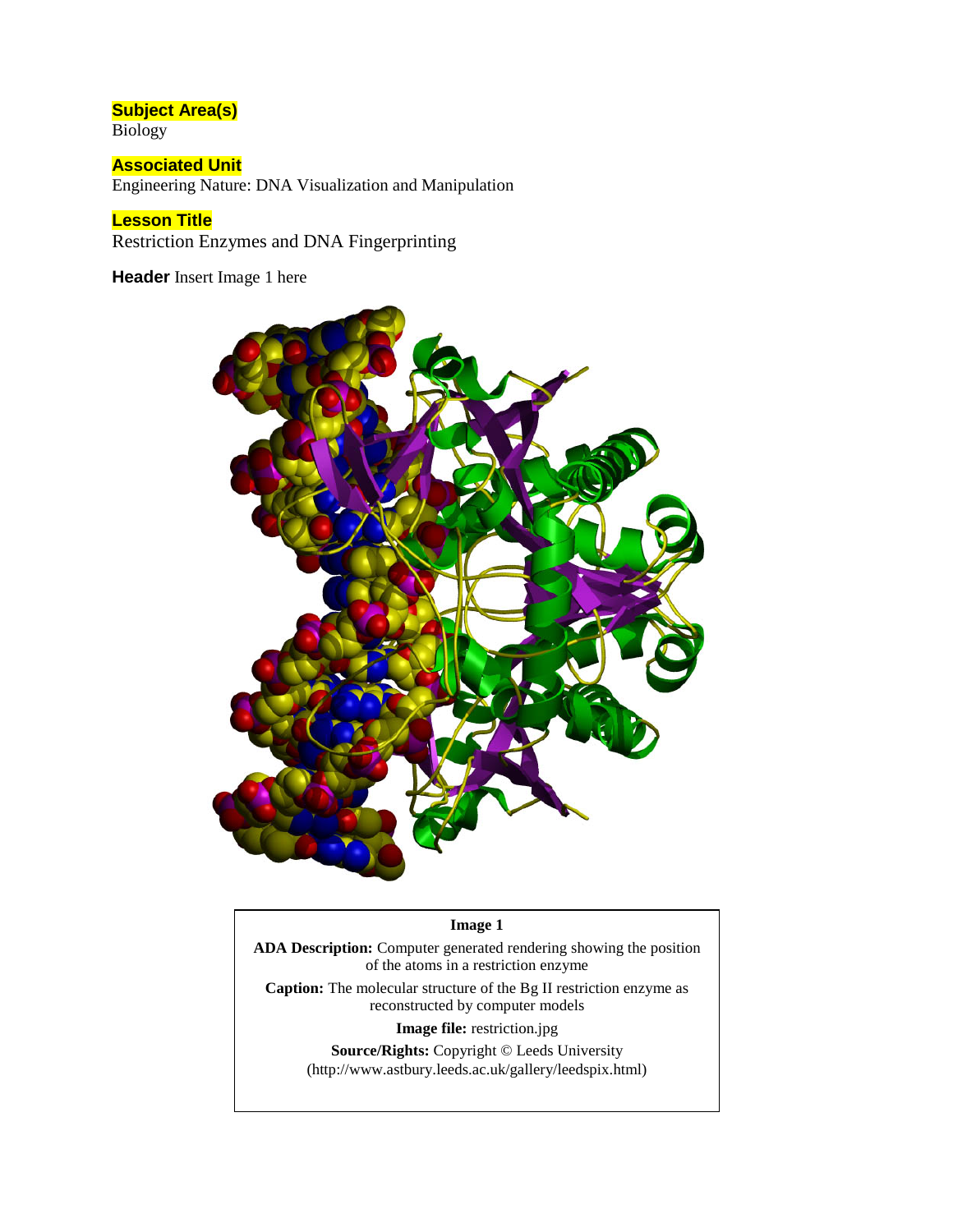| <b>Grade Level</b> | $10(9-12)$ |
|--------------------|------------|
| Lesson #           | 2 of 2     |

# **Time Required**

80 minutes

## **Summary**

The discovery of restriction enzymes and their applications in DNA analysis has proven to be essential for biologists and chemists. This lesson and its associated activity can be used in conjunction with biology lessons on DNA analysis and DNA replication. The lesson focuses on restriction enzymes and their application to DNA analysis and DNA fingerprinting.

# **Engineering Connection**

Microfluidics concepts and devices used to study colloidal particle flow are also employed by biologist to study and filter biomolecules. Gel electrophoresis is one example of engineering applications that are used by biologists to compare fragments of DNA samples.

# **Engineering Category** = #1

Choose the category that best describes this lesson's amount/depth of engineering content:

- 1. Relating science and/or math concept(s) to engineering
- 2. Engineering analysis or partial design
- 3. Engineering design process

# **Keywords**

DNA, electrophoresis, enzymes, genetics, inheritance, pigments, restriction enzyme

### **Educational Standards**

Biology: Texas Essential Knowledge and Skills (112.34. Biology, Beginning with School Year 2010-- 2011)

(b) (3) Scientific inquiry. Scientific inquiry is the planned and deliberate investigation of the natural world. Scientific methods of investigation are experimental, descriptive, or comparative. The method chosen should be appropriate to the question being asked.

(c) (2) Scientific processes. The student uses scientific methods and equipment during laboratory and field investigations. The student is expected to:

(B) know that hypotheses are tentative and testable statements that must be capable of being supported or not supported by observational evidence. Hypotheses of durable explanatory power which have been tested over a wide variety of conditions are incorporated into theories;

(C) know scientific theories are based on natural and physical phenomena and are capable of being tested by multiple independent researchers. Unlike hypotheses, scientific theories are wellestablished and highly-reliable explanations, but they may be subject to change as new areas of science and new technologies are developed;

(D) distinguish between scientific hypotheses and scientific theories;

(E) plan and implement descriptive, comparative, and experimental investigations, including asking questions, formulating testable hypotheses, and selecting equipment and technology;

(c) (10) Science concepts. The student knows that biological systems are composed of multiple levels. The student is expected to:

(C) analyze the levels of organization in biological systems and relate the levels to each other and to the whole system.

### **Pre-Requisite Knowledge**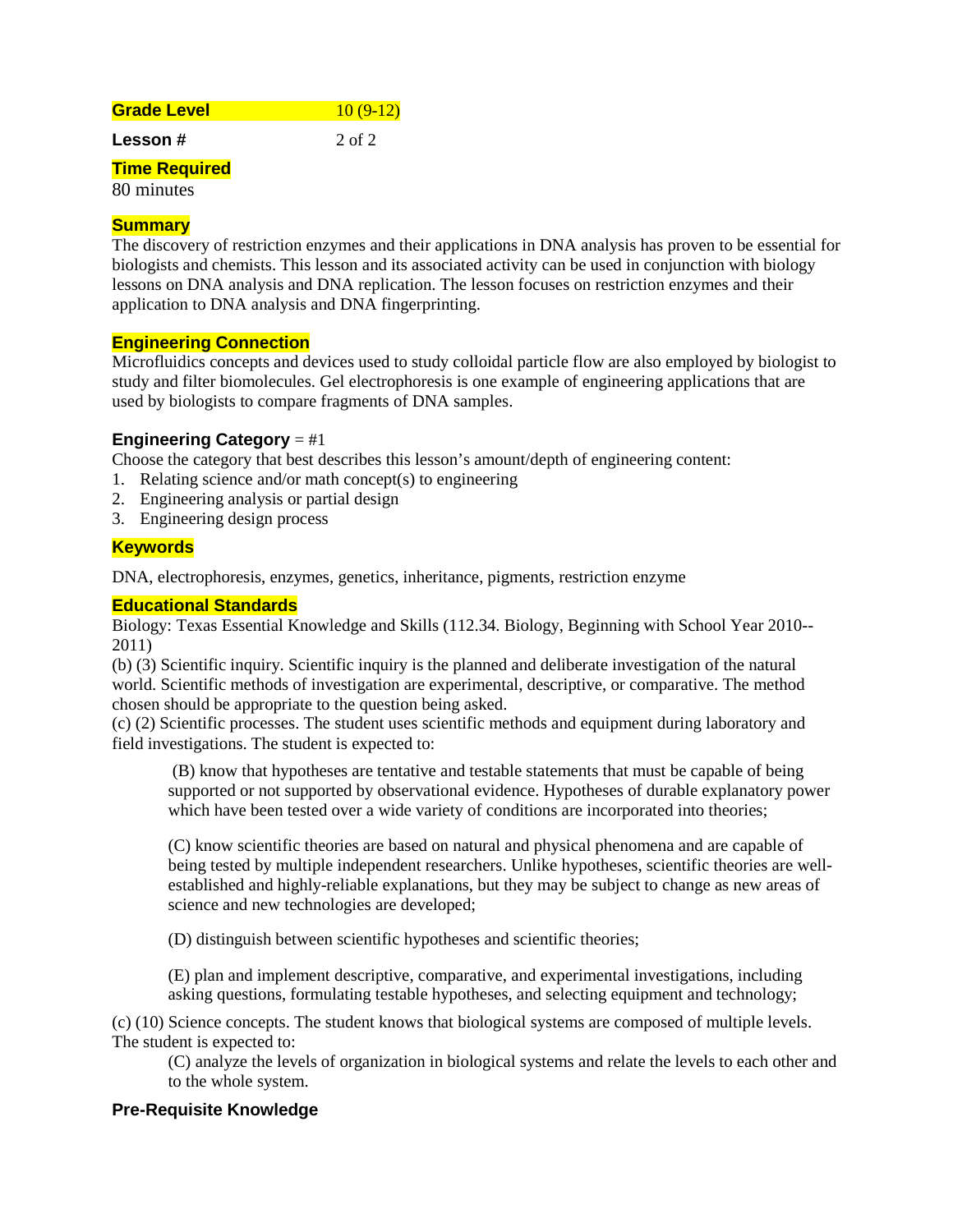Basic human anatomy, high school freshman level biology

#### **Learning Objectives**

After this lesson, students should be able to:

- Describe the basic steps involved in DNA fingerprinting
- Know the function of restriction enzymes
- The role of restriction sites along the DNA
- Know that DNA fragments are charged molecules
- The distance traveled by DNA fragments inside the gel tray depends on the length of fragments
- The DNA (genetic code) from related organisms contain similar restriction sites
- Related DNA are cut into similar fragments by the same restrictions enzymes

# **Introduction / Motivation**

Comparison between multiple DNA samples can be performed by a simple technique called restriction fragment length polymorphism (RFLP). This technique is based on several concepts ranging from genetics to physics and engineering. The genetic code contained inside the DNA molecule does not need to be entirely compared between two or more DNA samples but only some portions of it. In the early days of genetics there were no computers and no automated, fast processes for DNA decoding and analysis. Then, how was possible to analyze and compare DNA samples? By analyzing short DNA fragment. Restriction enzymes are a special class of enzymes that can cut the DNA into fragments at specific locations called restriction sites. This a defense mechanism employed by bacteria for protection against viral DNA or genetic code. This concept can also be used to cut DNA into short fragments for analysis.

How can multiple DNA samples be compared? By cutting them with the same restriction enzyme and comparing the fragments. If two or more DNA samples have the same restriction sites then they will be broken into similar fragments. How can someone tell if two DNA fragments are the same? This is accomplished by placing the fragments in a gel tray and applying an electric current along the plate. As the DNA fragments are charged, the positively charged fragments will move toward the cathode and the negatively charged toward the anode. The movement of fragments through the agarose gel solution is determined by their mass—smaller fragments will move further away while longer fragments will move slower.

In the same manner, the pigments that are used to give a certain color to paint will segregate when a drop of water based paint is placed on a filter paper and water is allowed to diffuse through the paper. Different colors that are combinations of multiple pigments will decompose into their respective pigments, thus, allowing for the identification of common pigments.

### **Lesson Background & Concepts for Teachers**

Restriction enzymes attach to DNA and are activated by restriction sequences in the DNA. Once activated, the restriction enzymes will hydrolyze and destroy the bonds between nucleotides. The restriction sequences along the DNA are inherited, thus, people that are related they have similar restriction sequences along their DNA. Cutting DNA samples by the same restriction enzymes and analyzing the resulting DNA fragments by DNA fingerprinting will indicate which DNA samples have similar restriction sequences. During DNA fingerprinting, DNA fragments are placed in agar gel and an electric field is applied along the gel plate. As DNA fragments are electrically charged they will travel through the gel. DNA fragments of same length will travel at the same rate with shorter fragments traveling faster and longer ones slower. DNA samples that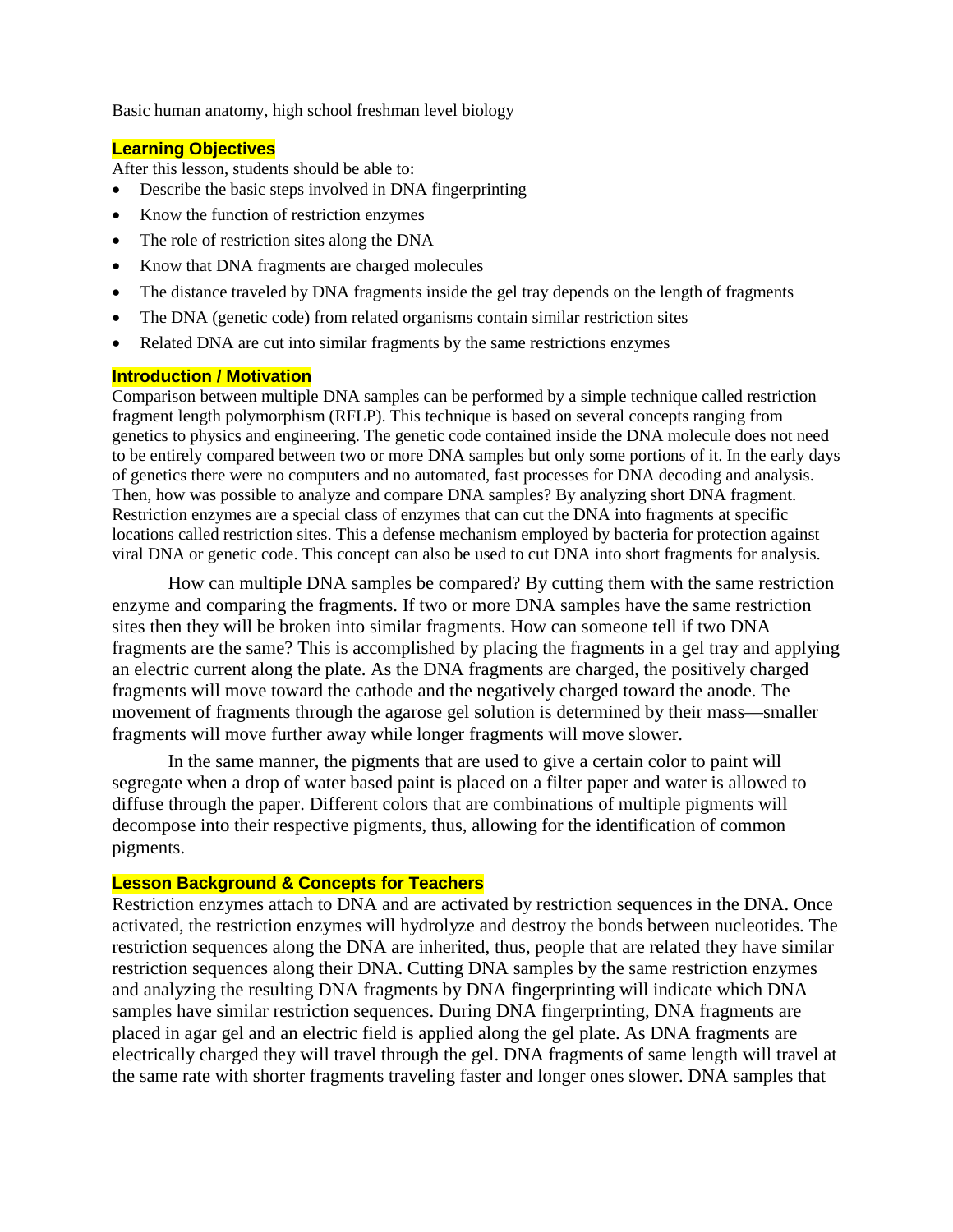are broken in similar fragments have the same restriction sequences occurring at the same location along the DNA double strand.

Restriction enzymes attach to DNA and cleave it (cut it) randomly or at specific locations. Bacteria are protected from foreign DNA by using its restriction enzymes to destroy the foreign DNA. Restriction enzyme (restriction endonuclease) cuts DNA at specific locations (specific nucleotide sequence) called restriction (recognition) sites. But how is the DNA of the organism (or bacteria) protected against its own restriction enzymes? The DNA is protected by methylases—enzymes that add methyl groups to adenine and cytosine that are part of the recognition sequences (sites) to prevent the restriction enzymes from cleaving the DNA. Restriction enzymes are categorized in:

Type I and III: both restriction and methylation performed by one large enzyme

Type II and III: cleave (cut) DNA at random sites (don't need recognition sequence)

Also, Type II—only restriction, methylase performed by another enzyme.

Examples of restriction enzyme: EcoRI. It cleaves at the GAATTC recognition sequence. The DNA double helix is cut between G and A and two "sticky ends": 5' (AATT) result. Sticky ends can bind to their complement (DNA ligase enzymes fuse two fragments—just the opposite action of restriction enzymes).

**Image** Insert Image # or Figure # here [note position: left justified, centered or right justified]



**ADA Description:** Picture showing horizontal bars on a black background **Caption:** Figure 1. Example of gel electrophoresis indicating the length of DNA fragments (number of base pairs). Notice that shorter fragments have traveled longer through the agarose gel

#### **Image file:** gel.jpg

**Source/Rights:** Copyright © American Museum of Natural History (http://www.amnh.org/learn/pd/genetics/case\_study/alter.html)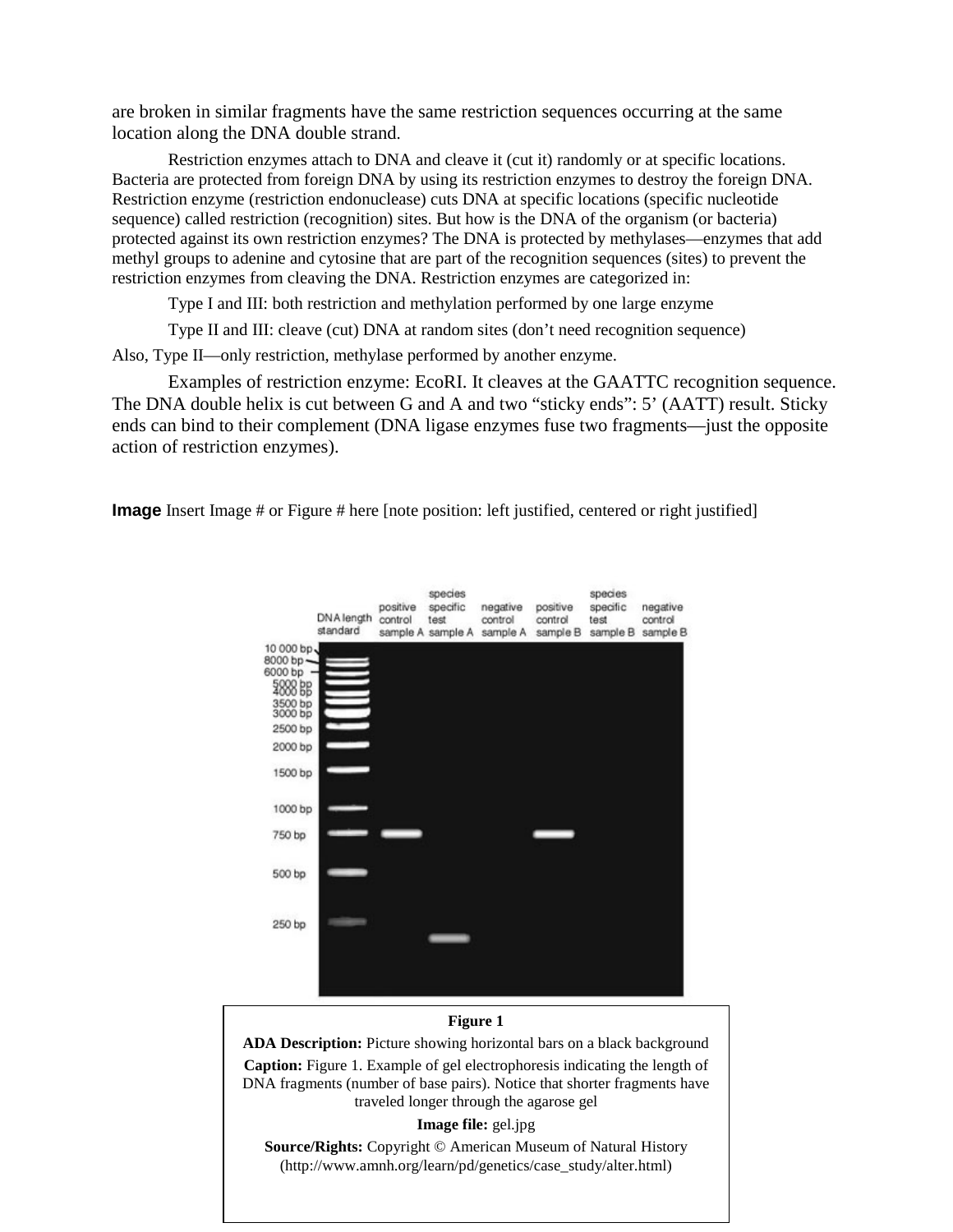

#### **Figure 2**

**ADA Description:** The image shows a filter paper with four colors **Caption:** Figure 2. Example of paper chromatography in which different pigments have been differentiated **Image file:** chromato.jpg **Source/Rights:** Copyright © Science Project Lab (http://www.scienceprojectlab.com)

# **Associated Activities**

DNA Forensics and Color Pigments

# **Lesson Closure**

#### **Assessment**

See the assessment worksheet attached to the associated activity.

# **Lesson Extension Activities**